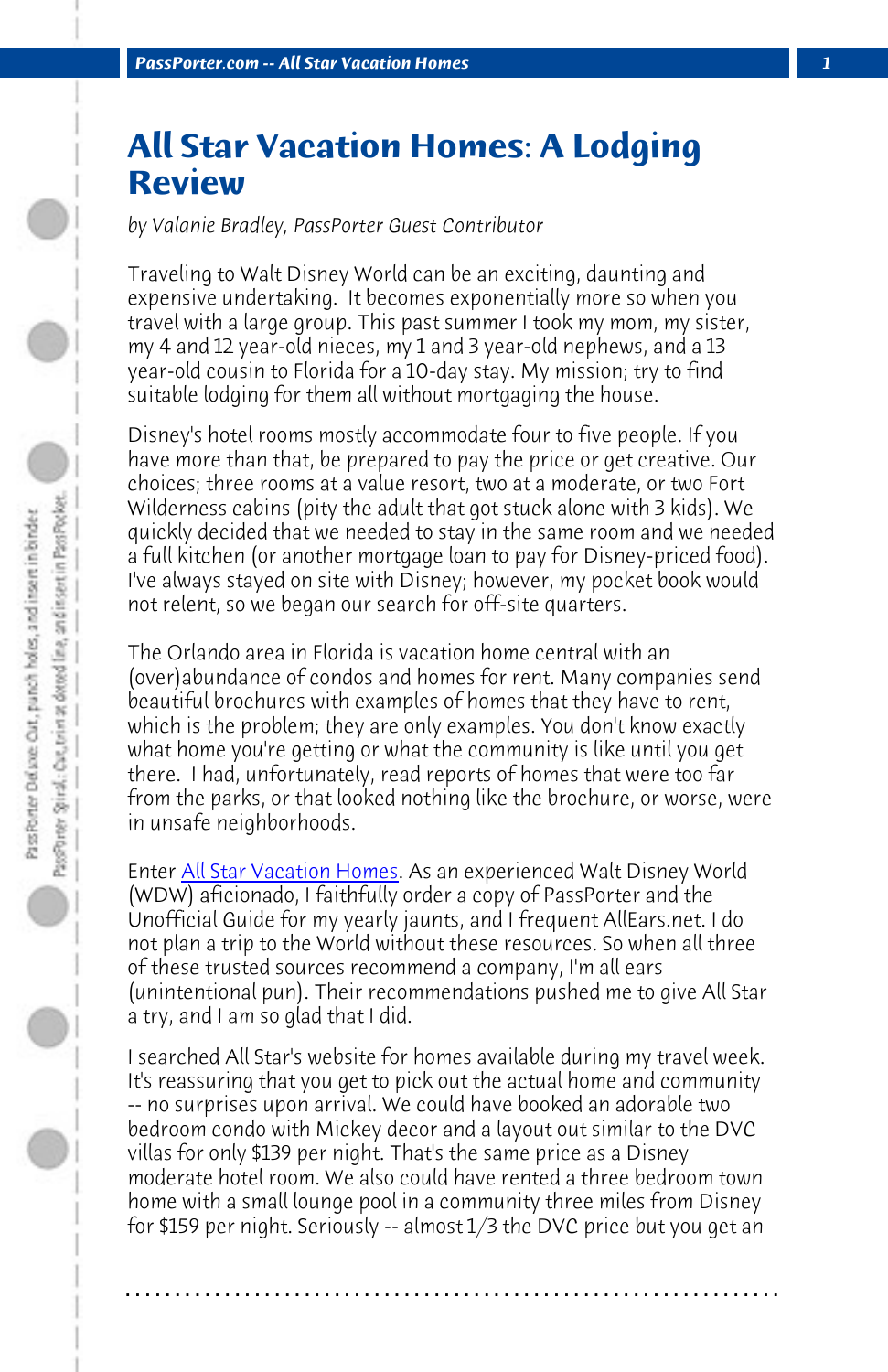extra bedroom and a private pool. Look, I'm no rocket scientist, but that was a no-brainer.

As I navigated through the list of homes, I suddenly stumbled across one house that seemed to say, "Valanie! Rent Me!" I'm not sure, but I think there was a bright light and angels singing. I was completely captivated by a five bedroom, five bathroom house, with a private pool, grill, eat-in kitchen and a game room/movie theater, just three miles from WDW. It was \$259 per night and that was before the discount code from PassPorter! All Star even had its own special -- rent a home for seven days and get a free gas or grocery card and a mid-sized rental car for the week. Twice the space for almost half the price -- hmmm I like math, math is good.

All Star Vacation Homes is a management company. They do not own the homes, but they rent them out for the owners. They do not manage just any home, only the ones that meet their exacting standards. And the staff? Wow. Everyone, from the online and telephone reps to the people at the front desk, was outstanding. They were determined to be as helpful as possible and were positively Disney-esque with their customer service. I daresay, they out Disney-ed Disney.

We stayed in a gated resort community with guards at the entrance. We felt totally safe. The clubhouse had a gigantic pool with a water slide, a movie theater, arcade room, an exercise room, and a general store. There were numerous play areas and all kinds of resort activities going on.

The home we chose (or that chose us), had a king bedroom upstairs with a crib for the one year-old. He opted, however, to stay across the hall in the kids' bedroom, which featured two sets of bunk beds made out like pirate ships. There was a treasure chest with a few toys in it, and there was a bathroom decorated with Tinker Bell and Peter Pan. The children loved the beds so much; they didn't mind getting into them! (Now THAT is magic!)

The tween girls stayed in the queen bedroom downstairs with the Little Mermaid-themed bathroom. They were next to the game room/theater. It featured a movie screen, six theater seats, a bar with four stools, a foosball table and a Ms. Pacman/Galaga arcade game. Yes, there is a Playstation II in there and a Nintendo Wii in the living room, but I was in 80s gamer heaven with Ms. Pacman. Every night we would make popcorn, s'mores, or sundaes and watch a Disney movie (you can check them out from All Star for free).

The decor of the house was gorgeous. (I'm almost certain that hot dogs

**. . . . . . . . . . . . . . . . . . . . . . . . . . . . . . . . . . . . . . . . . . . . . . . . . . . . . . . . . . . . . . . . . .**